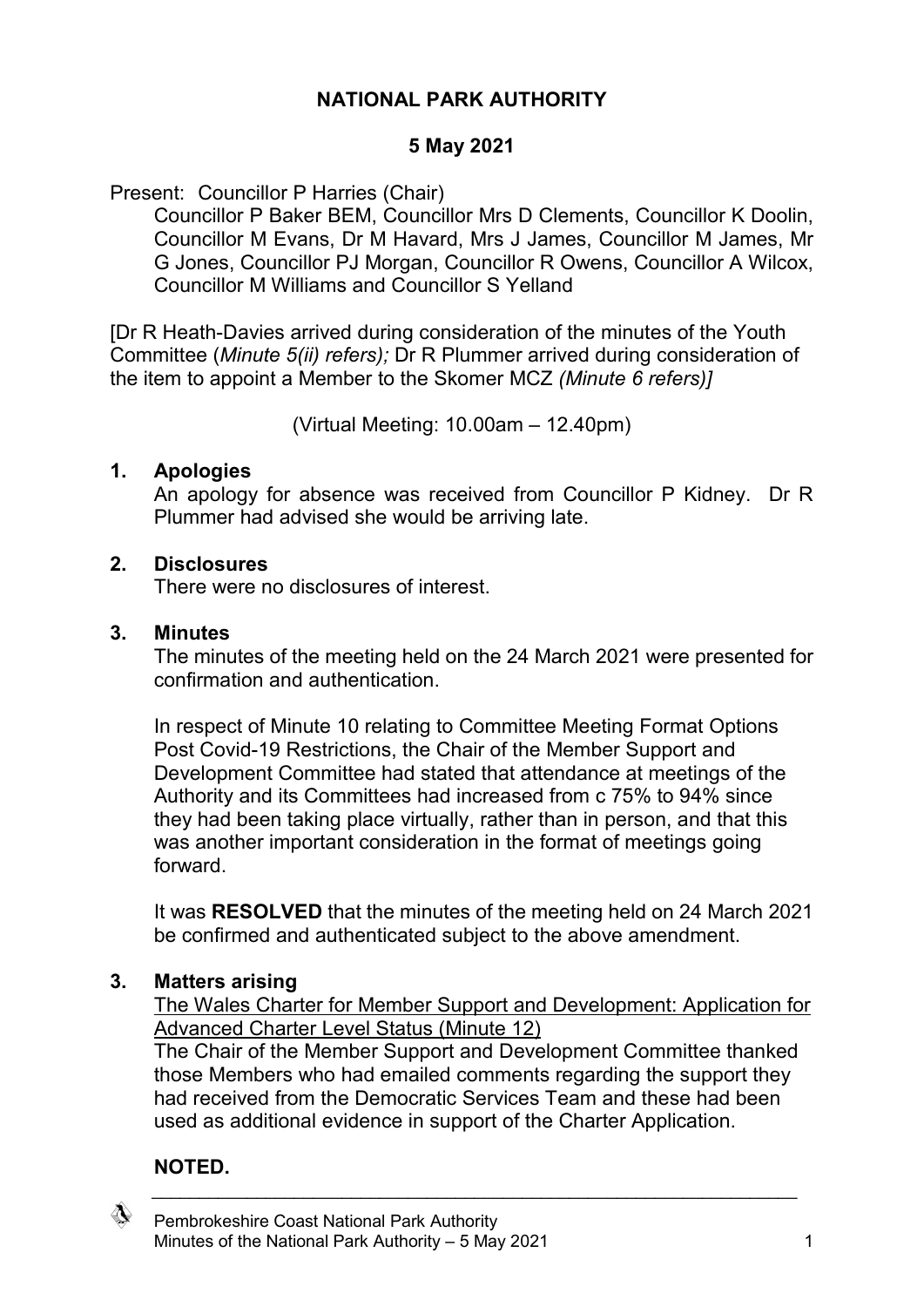# **4. Chair's Announcement**

The Chair noted that he had not attended any functions since the last meeting, however he hoped that with the easing of restrictions that would begin to change. He had, however, attended a number of meetings, including that of the PCNP Trust and he also highlighted a number of excellent sessions on dark skies which had recently been hosted by the Authority and one on Coastal Invertebrates by Pembrokeshire Coastal Forum. The Chair then congratulated the Communications Team as the Authority's work in communicating out of the Covid crisis had been shortlisted for a UK excellence award, and he thanked the Chief Executive and staff for their hard work and creativity.

#### **NOTED.**

- **5. Reports of meetings of various of the Authority's Committees** The following reports of meetings of a number of the Authority's Committees were presented to Members for consideration/information:
- (i) Development Management Committees held on 10 March 2021 and 12 April 2021.

Further to the request at the recent meeting of the Committee that the Authority review its public speaking policy, one Member drew officers' attention to Pembrokeshire County Council's policy which allowed members of the public to speak on a second occasion. He hoped this would inform the ongoing review. The Monitoring Officer confirmed that a Member workshop on this subject would take place in the near future and a revised policy would be presented to a future Authority meeting.

- (ii) Youth Committee held on 16 March 2021. It was noted that the Youth Committee was currently seeking new youth members and anyone interested should contact Tom Moses.
- (iii) Operational Review Committee held on 17 March 2021 It was noted that the Committee had considered an interesting item on Ash Dieback and the Chief Executive confirmed that this item would also be discussed at the forthcoming Audit and Corporate Services Review Committee.
- (iv) Chief Executive Performance Review Panel held on 17 March 2021 One Member sought clarity regarding the linkages between brands and marketing campaigns (Minute 4.5). The Chief Executive explained that concern had been expressed that there could be mixed messages as a result of the Authoring being involved with a number of partnerships and projects, however he believed the amount of marketing was positive and that officers were aware of the potential problems.

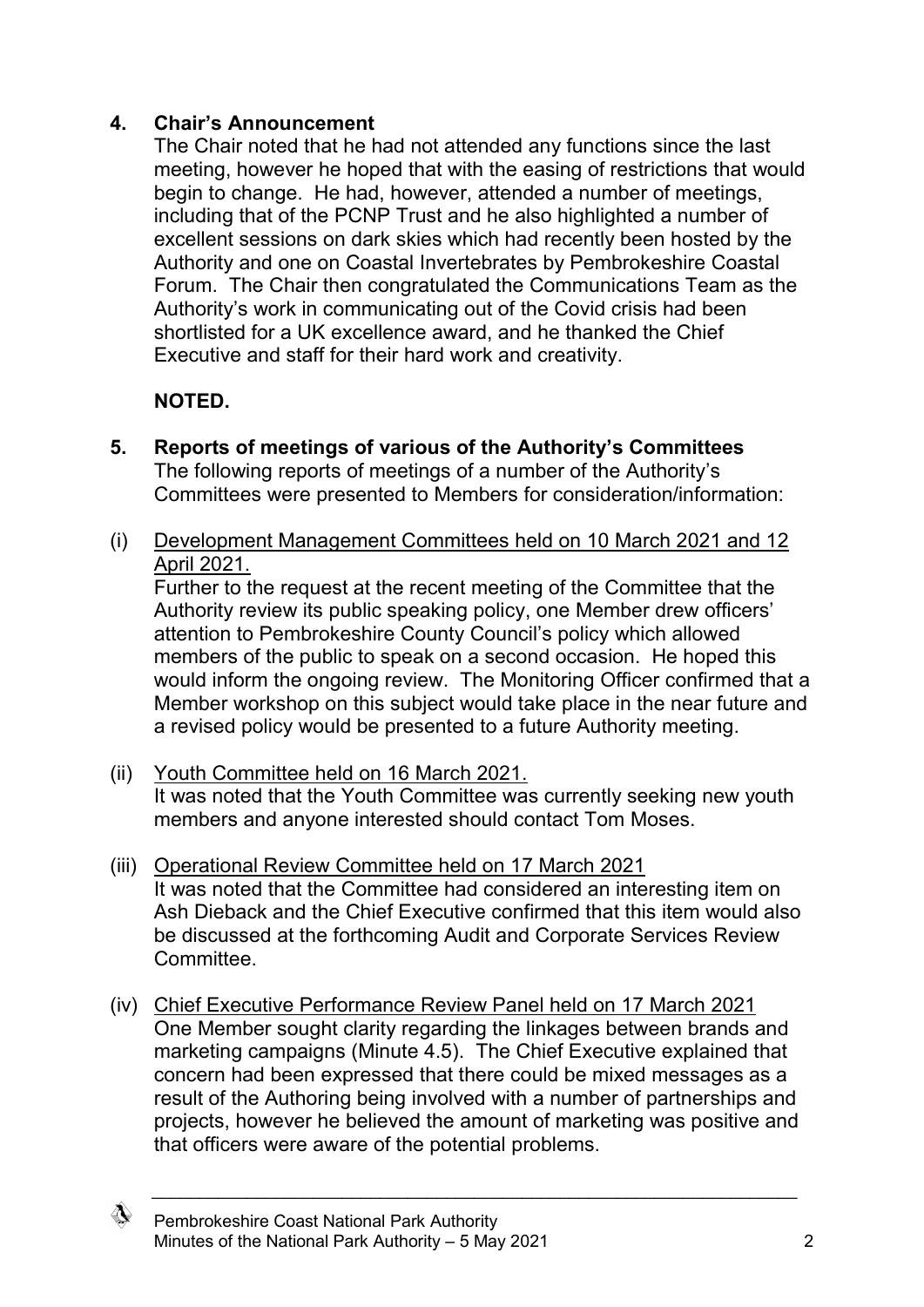It was **RESOLVED** that the minutes of the above mentioned Committees be noted/adopted/received.

# **6. Skomer Marine Conservation Zone Advisory Group**

The Chair explained that he had received an email from Natural Resources Wales inviting the Authority to nominate a Member to sit on the above mentioned Group; it was noted that the Authority was already represented at officer level by the Biodiversity Officer.

It was **RESOLVED** that Councillor P Harries be appointed as the Authority's representative on the Skomer Marine Conservation Zone Advisory Group**.**

#### **7. Audit Wales: Review of Resilience – Pembrokeshire Coast National Park Authority**

The Chair welcomed Matthew Brushett and Nick Selwyn from Audit Wales to the meeting. They explained that part of this year's performance audit had sought to answer the question, "Is the National Park Authority effectively managing its resources to secure its long-term resilience?" Overall it had concluded that the Authority had proved to be adaptable and resilient in the face of immediate disruptive threats, but further work was needed to ensue this continued over the longer term and further details were set out in the report. The Chief Executive advised that an action plan would be prepared and this would be reported to the Authority's Audit and Corporate Services Review Committee in due course.

Members welcomed the positive report and wished to congratulate officers for their work during a difficult time. With regard to the questionnaires used to help gather information, it was suggested that separate questions for Members and officers might have been more useful and there was also a request for summaries of the qualitative responses received. Picking up on one of the conclusions concern was expressed by some Members regarding the lack of workforce capacity which was identified as an ongoing risk to resilience and it was hoped that this would be addressed in the action plan. Finally it was noted that the report highlighted the risk of a drop in income for the Authority and one Member suggested that Audit Wales could be invited to a future workshop regarding commercialisation.

# **NOTED.**

**8. Consultation on a Draft High Level Strategy for the Authority**

Members were reminded that the Authority was currently working to develop a new Strategy for the Authority. The report set out the key factors that had influenced the development of the new strategy, which was presented to Members, and they were asked to agree that an

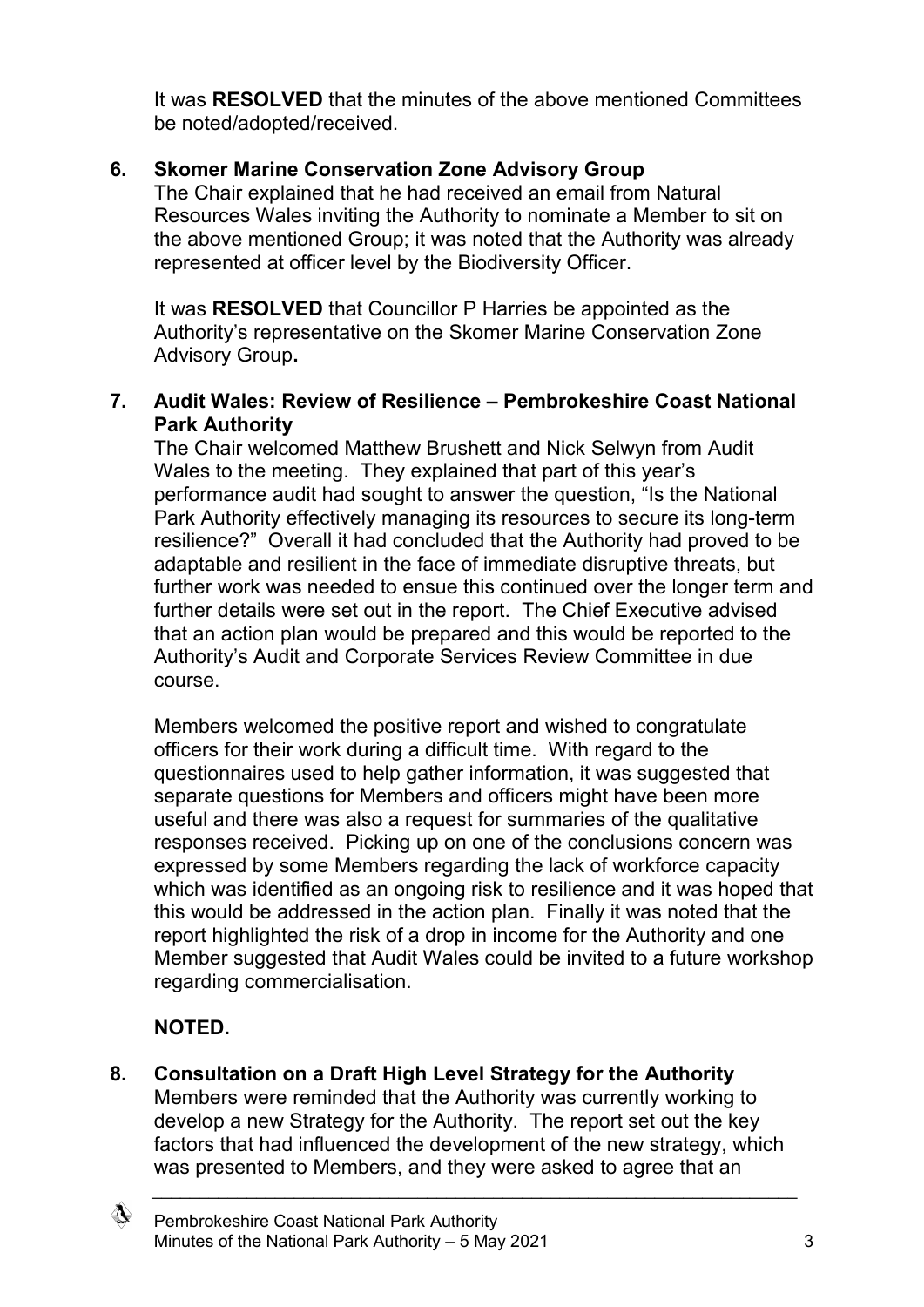external consultation be undertaken on the draft document to provide an opportunity for partners, stakeholders and members of the public to influence the future work of the Authority. Following the consultation, the strategy would be brought back to a future meeting of the Authority for approval.

Members liked the simplicity of the strategy and the graphics which supported it and had found the summary of legislation and policy documents set out in the report to be helpful. However they asked that in carrying out the consultation, the Authority was clear in what people and organisations were expected to comment on, to ensure there was a depth of engagement. The Chief Executive replied that this was the start of the process, and he did not envisage that this would be the only opportunity to comment on the document. As the strategy developed, further detail would be provided, however consulting on the high level strategy at this point would also act as a communication tool.

It was **RESOLVED** that the draft High Level Strategy be approved for consultation.

[*Councillor M Evans tendered his apologies and left the meeting at this juncture.]*

# **9. Annual Governance Statement**

Members were reminded that the Authority was required to produce an Annual Governance Statement and their comments were sought on the draft 2020/21 statement. The Finance Manager noted that the Head of Internal Audit's Annual Opinion to be found in Section 5 of the document was printed in red as this was yet to be presented to the Authority at the Audit and Corporate Services Review Committee.

Thanking the officer for the huge amount of work that had gone into the statement, Members made a number of detailed comments at the meeting and advised that other points would be sent by email. The Finance Manager confirmed that the necessary amendments would be made and the final Annual Governance Statement would be presented to the Authority later in the year at the same time as the annual accounts.

# **NOTED.**

*[Councillor S Yelland tendered his apologies and left the meeting during consideration of the following report.]*

**10. Local Development Plan 2: Supplementary Planning Guidance (SPG) Consultations**

The Head of Park Direction reminded Members that the Authority had agreed to publish Supplementary Planning Guidance (SPG) documents in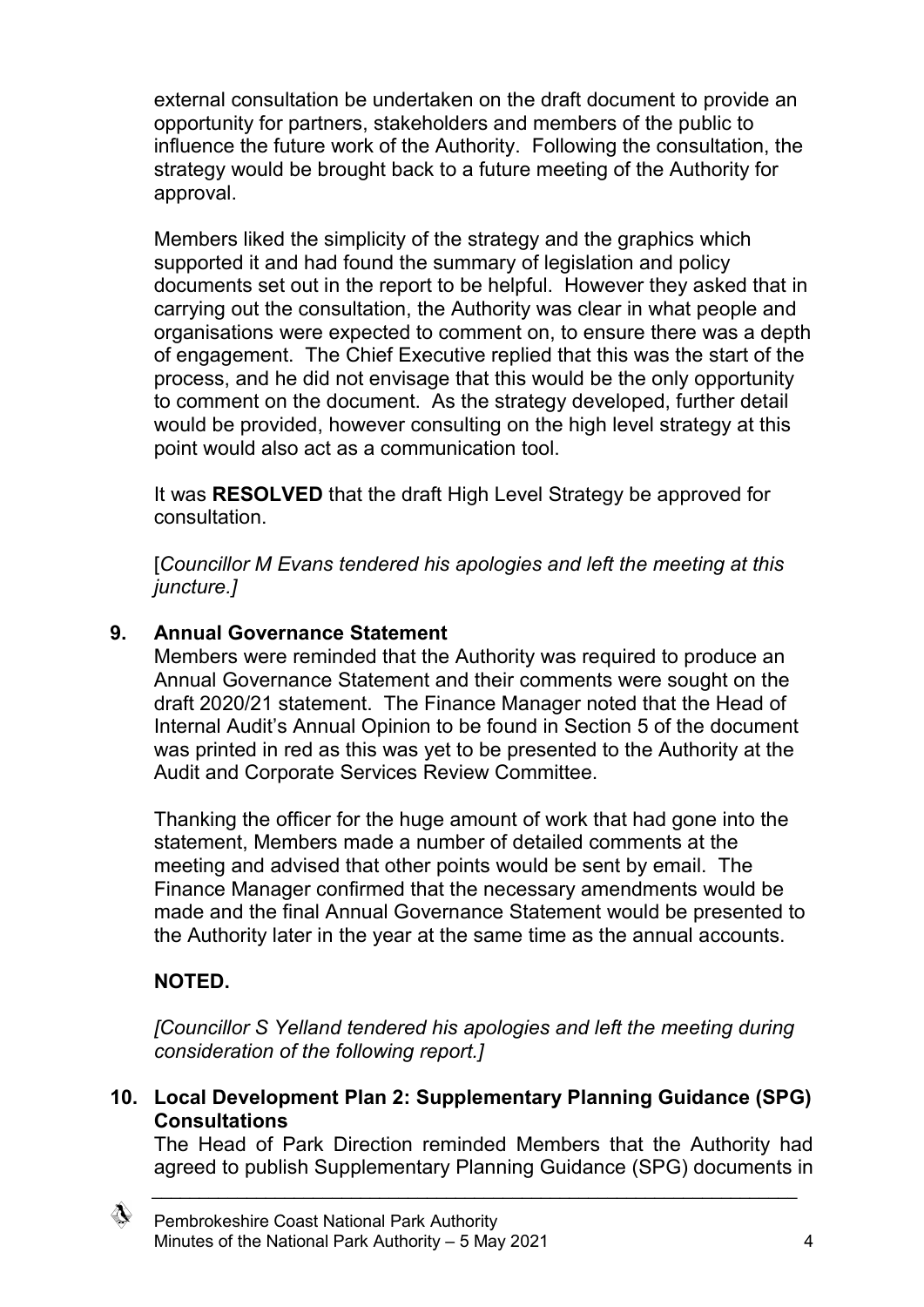respect of Caravan, Camping and Chalet Development, Parking Standards, Community Land Trusts & Affordable Housing, Renewable Energy, Sustainable Design and Development, Archaeology and Biodiversity at its meeting in September 2020, and that the two latter documents were joint guidance documents with Pembrokeshire County Council (PCC) and covered the whole of Pembrokeshire. It was understood that PCC would be considering the report of consultations on these Guidance documents at its Cabinet meeting on 17 May, and that if any substantive amendments were made, these would be reported to a future meeting of the Authority.

She went on to advise that public consultation had been undertaken between October 2020 and February 2021 and a report summarising the results and identifying recommended changes to the SPG was appended to the report before Members. They were therefore asked to consider the responses received and to adopt the new and updated SPG. The Head of Park Direction explained that in order to reduce the number of pages reproduced, only those on which changes had been identified had been included. Unfortunately one edit had been omitted in respect of representation 79, however this was described in Appendix A of the report.

Members thanked the officer and her team for the comprehensive responses to each of the representations and for the huge amount of work involved in producing the report. There followed some discussion on the vexed questions of second homes and camping and caravan site provision and officers advised that they continued to engage with partner organisations, including Welsh Government, in respect of these. One Member asked that additional information be included regarding language sensitive areas (Officer Response to Representation 4); also in respect of interpreting national guidance in a local context (Officer Response to Representation 14) and improving pedestrian access as part of the General Siting, Mitigation and Enhancement Guidance provided in the Caravan, Camping and Chalet SPG. The officer agreed to look at the wording on these matters to see if it could be improved.

#### It was **RESOLVED** that:

- a) The Officers' responses to the consultation responses received in Appendix A and Appendix B be agreed.
- b) Supplementary Planning Guidance on:
	- (i) Caravan Camping and Chalet Development
	- (ii) Parking Standards
	- (iii) Place Plan Community Land Trusts & Affordable Housing
	- (iv) Renewable Energy
	- (v) Sustainable Design and Development
- $\_$  , and the set of the set of the set of the set of the set of the set of the set of the set of the set of the set of the set of the set of the set of the set of the set of the set of the set of the set of the set of th (vi) Archaeology (Joint with Pembrokeshire County Council)

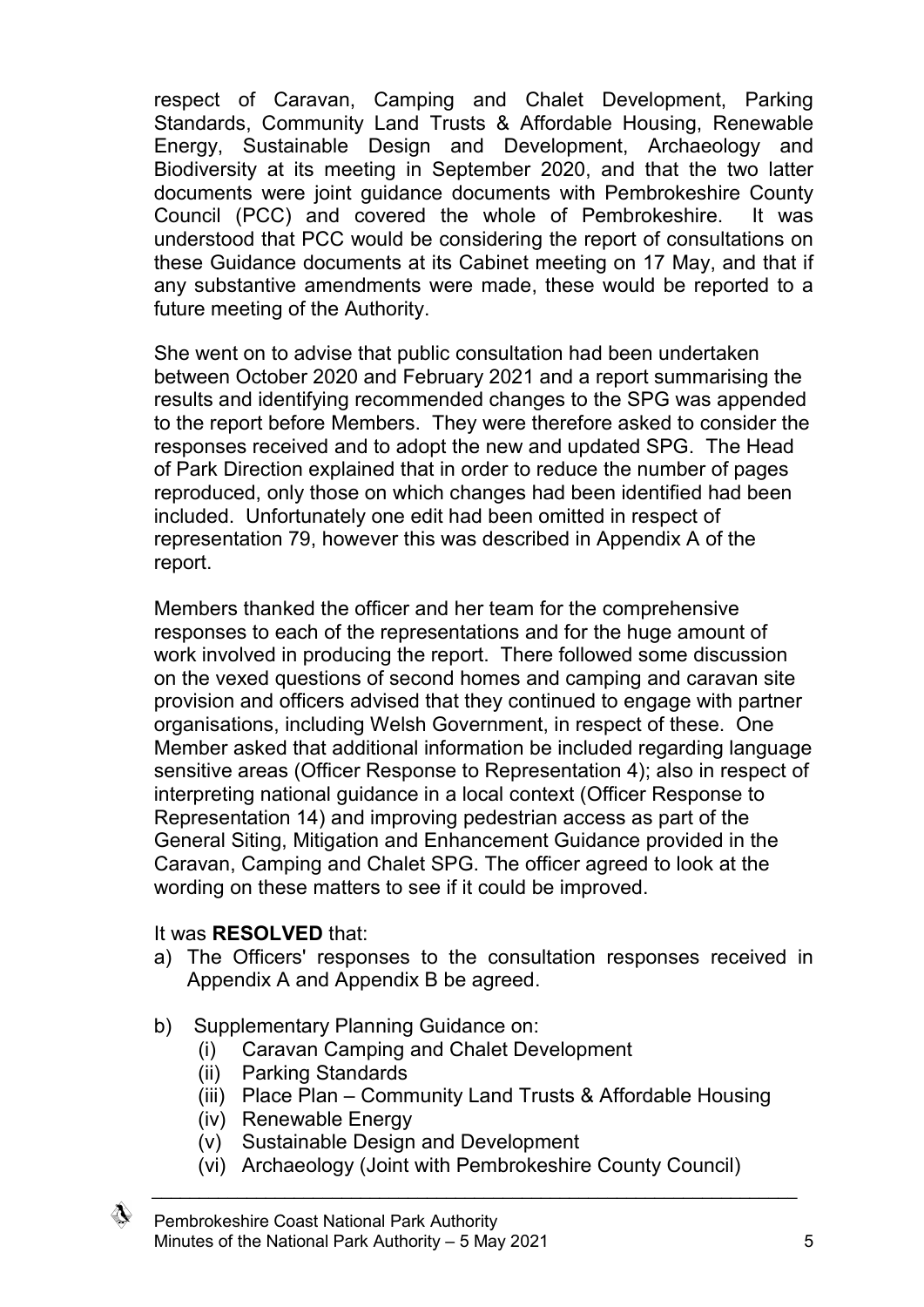(vii) Biodiversity (Joint with Pembrokeshire County Council) be adopted, subject to the edits proposed in Appendix A and C of the report and agreed at the meeting.

c) Delegated authority be provided to the Head of Park Direction to make further minor edits to include taking account of Pembrokeshire County Council's consideration of the representations on the two Joint Supplementary Planning Guidance documents (i.e. the Biodiversity and Archaeology Supplementary Planning Guidance documents). Any proposed changes by Pembrokeshire County Council which were substantive in nature would be reported back to the National Park Authority for further consideration.

#### **11. Proposed Amendment to Standing Orders 5.1 and 5.4: Appointment of Chair and Deputy Chair**

Members were reminded that, due to the COVID-19 pandemic last year, Welsh Ministers had introduced the Local Authorities (Coronavirus) (Meetings) (Wales) Regulations 2020 ("the Regulations"), which provided a framework for local authorities to convene virtual meetings of the Authority and its Committees using video and/or telephone conferencing software.

As a result, the Authority's Standing Order 5 relating to the appointment of Chair and Deputy Chair of the Authority and its Committees had temporarily been amended to reflect the fact that it would not be possible to undertake a secret ballot for such appointments.

Since then, the Local Government and Elections (Wales) Act 2021 had taken effect which, amongst other things, extended the requirements of the Regulations and now allowed meetings to be held where some, or all, of the participants could be in different places at the same time, provided that – for National Park Authorities at least – all participants could be heard, but not necessarily seen by everyone concerned.

Moving forward, therefore, it was necessary to amend Standing Order 5 to enable the appointment process of Chairs and Deputy Chairs to take place irrespective of where Members were when they attended such meetings, and the report set out the proposed amendments.

At the meeting the Administration and Democratic Services Manager and Deputy Monitoring Officer advised that she would like to make two additional amendments to paragraph (ii) of Standing Order 5.4 (d) to remove the words "by remote access" and "additional".

While understanding the necessity to amend Standing Orders, one Member was unhappy that under these provisions it may not be possible for the ballot to be secret, and asked that as digital systems developed,

◈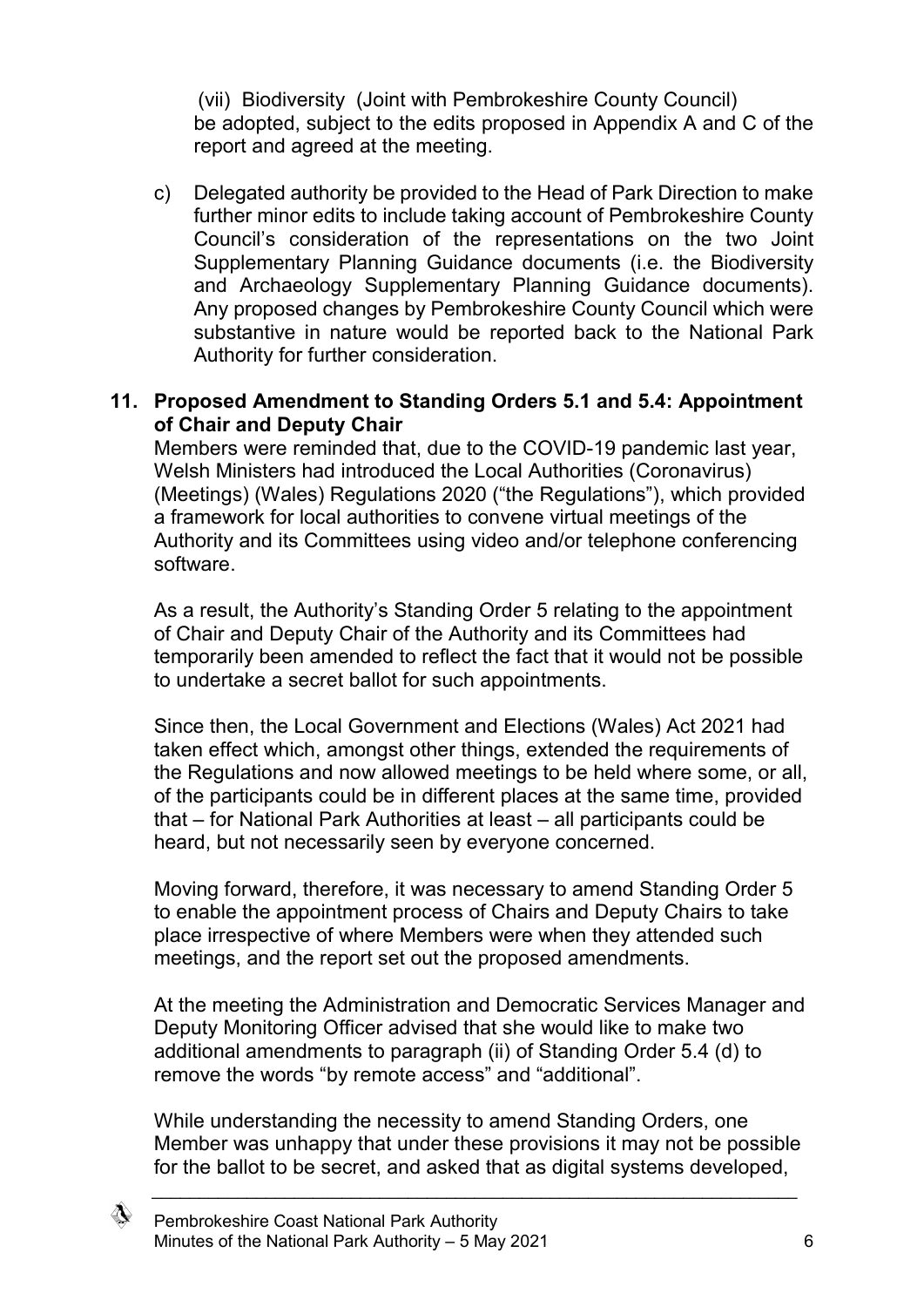further consideration be given to programmes that allowed anonymised voting. The officer agreed that the matter would be reviewed should the format in which meetings were held change in the future.

It was **RESOLVED** that Standing Orders 5.1 and 5.4 in relation to the procedure for the election of Chairs and Deputy Chairs to the National Park Authority and its Committees be amended as follows:

Standing Order 5.1

- (d) To accommodate remote attendance at meetings pursuant to The Local Government and Elections (Wales) Act 2021, a secret ballot will be carried out as follows:
	- (i) Members will be invited to vote for one candidate only. Candidates shall be entitled to vote for themselves.
	- (ii) The meeting shall be adjourned for a period of time to allow each Member attending to email, telephone or text his/her vote to the Administration & Democratic Services Manager or an alternate named officer at his/her National Park Authority email address and/or telephone number. Should a Member/Members be attending the meeting at the Authority's offices, and the officer is also present, they shall be afforded the option of voting by ballot paper.
	- (iii) The officer shall count the votes received and follow the usual voting procedure, i.e. removing the candidate with the lowest number of votes and continuing – if necessary – with subsequent ballots carried out under the procedure set out in (ii) above until one of the candidates has received an absolute majority of the votes cast.

# Standing Order 5.4

The Chair and Deputy Chair of a Committee shall be appointed at the first meeting of that Committee following the Annual Meeting of the Authority. The process for nominations to the office of Chair and Deputy Chair of a Committee shall be:

- (a) Nominations should be submitted in writing to the Democratic Services Manager or his/her team no later than 10 working days before the date of the meeting of the Committee.
- (b) If no nominations are received prior to the deadline of 10 working days, nominations will be invited on the day of the meeting.